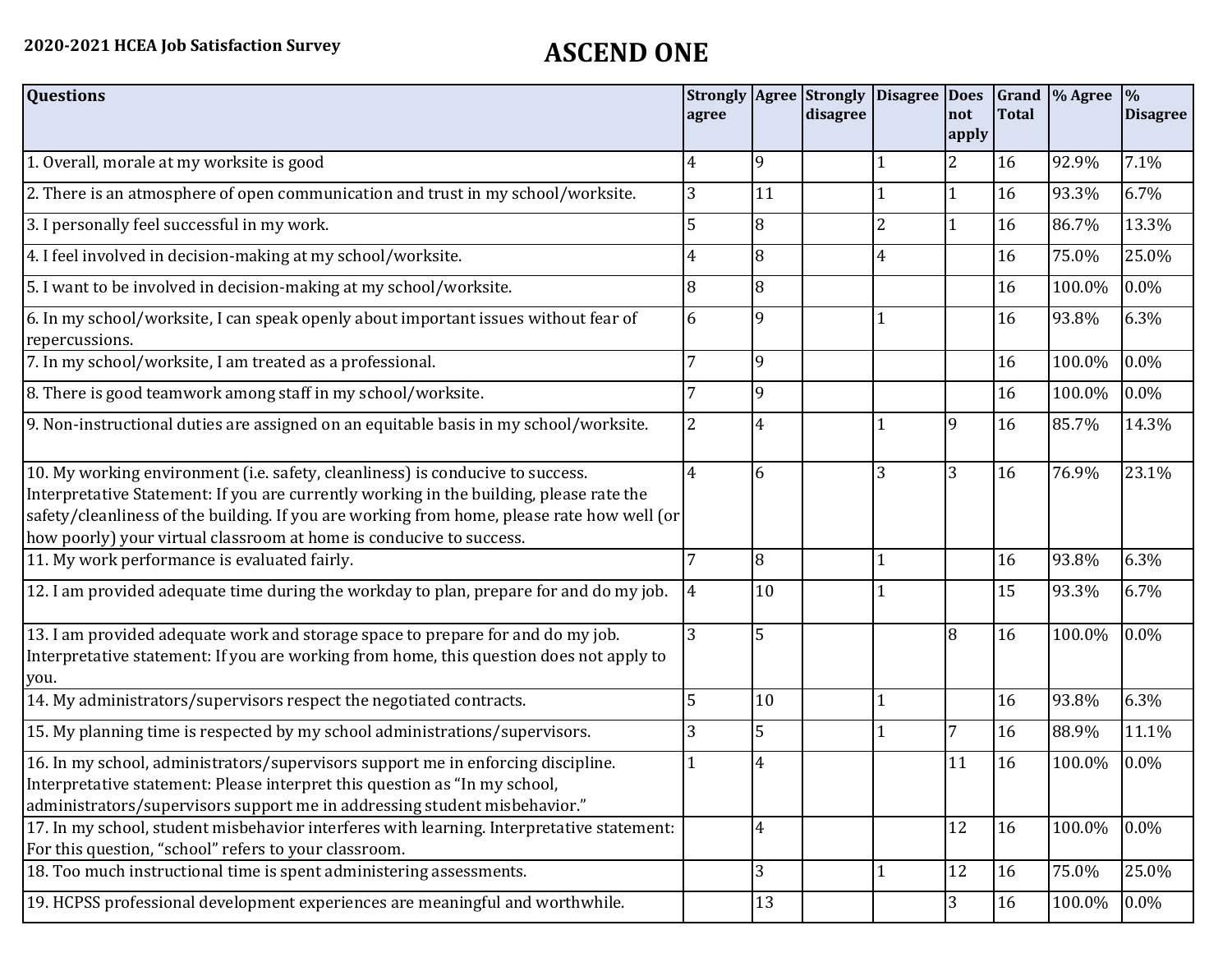| 20. Increased workload has contributed to a decline in my morale.                                                                                          |                | 4              | $\overline{3}$ | 9              |                | 16 | 25.0%   | 75.0%                   |
|------------------------------------------------------------------------------------------------------------------------------------------------------------|----------------|----------------|----------------|----------------|----------------|----|---------|-------------------------|
| 21. I am paid fairly.                                                                                                                                      |                | 8              | $\overline{2}$ | 6              |                | 16 | 50.0%   | 50.0%                   |
| 22. I have confidence in the leadership exhibited by the HCPSS Superintendent.                                                                             | 3              | 11             |                | $\overline{c}$ |                | 16 | 87.5%   | 12.5%                   |
| 23. I have confidence in the leadership exhibited by the Howard County Board of<br>Education.                                                              |                | 10             |                |                |                | 16 | 68.8%   | 31.3%                   |
| 24. I have confidence in the leadership exhibited by the Howard County Education<br>Association (HCEA).                                                    | 3              | 13             |                |                |                | 16 | 100.0%  | 0.0%                    |
| 25. I feel that HCPSS offers me the possibility of advancing professionally in the field of<br>education.                                                  | $\overline{4}$ | 10             |                |                | $\overline{2}$ | 16 | 100.0%  | 0.0%                    |
| 26. In my position, I receive appropriate and adequate support and training.                                                                               |                | 9              |                | $\overline{2}$ |                | 16 | 87.5%   | 12.5%                   |
| 27. During this current school year, I have experienced harassing behavior from<br>colleagues.                                                             |                |                | 12             | 4              |                | 16 | 0.0%    | 100.0%                  |
| 28. During this current school year, I have experienced harassing behavior from<br>administrators/supervisors.                                             |                |                | 11             | 4              |                | 16 | $0.0\%$ | 100.0%                  |
| 29. During this current school year, I have experienced harassing behavior from parents.                                                                   |                | 4              | 3              | 6              | 3              | 16 | 30.8%   | 69.2%                   |
| 30. At my school I spend most of my PIP time on non-instructional activities.                                                                              |                |                |                |                | 16             | 16 |         | $\#$ DIV/0! $\#$ DIV/0! |
| 31. At my school our administrator includes time during PIP for teacher-initiated<br>collaboration.                                                        |                |                |                |                | 15             | 16 | 100.0%  | 0.0%                    |
| 32. In my school, I spend too much time in meetings.                                                                                                       |                | 4              | 1              | 4              | 6              | 16 | 50.0%   | 50.0%                   |
| 33. In my school, there is adequate support for special education students.                                                                                | $\overline{2}$ | $\overline{2}$ | 1              | $\overline{2}$ | 8              | 15 | 57.1%   | 42.9%                   |
| 34. My administrator/supervisor provides people working from home with flexibility in<br>their workday.                                                    | 11             | 5              |                |                |                | 16 | 100.0%  | $0.0\%$                 |
| 35. My administrator/supervisor has reasonable expectations of workload for staff while 8<br>in virtual learning.                                          |                | 7              |                |                |                | 16 | 93.8%   | 6.3%                    |
| 36. Students have adequate technology and tools (hardware/software/connectivity) to<br>participate in virtual learning.                                    |                | 6              |                | 3              | 6              | 16 | 70.0%   | 30.0%                   |
| 37. Staff have adequate technology hardware (e.g. computers, document cameras, other<br>technology hardware) to meet the requirements of virtual learning. |                | 11             |                |                | 2              | 16 | 85.7%   | 14.3%                   |
| 38. HCPSS has provided the software I need to do my job and collaborate with colleagues. 2                                                                 |                | 13             |                |                |                | 16 | 93.8%   | 6.3%                    |
| 39. The software and online services provided by HCPSS to do my job are difficult and/or<br>time-consuming to use.                                         |                | $\overline{2}$ | $\overline{2}$ | 11             | $\mathbf{1}$   | 16 | 13.3%   | 86.7%                   |
| 40. In my class, I feel that students are engaged in virtual learning                                                                                      |                | $\overline{4}$ |                |                | 12             | 16 | 100.0%  | 0.0%                    |